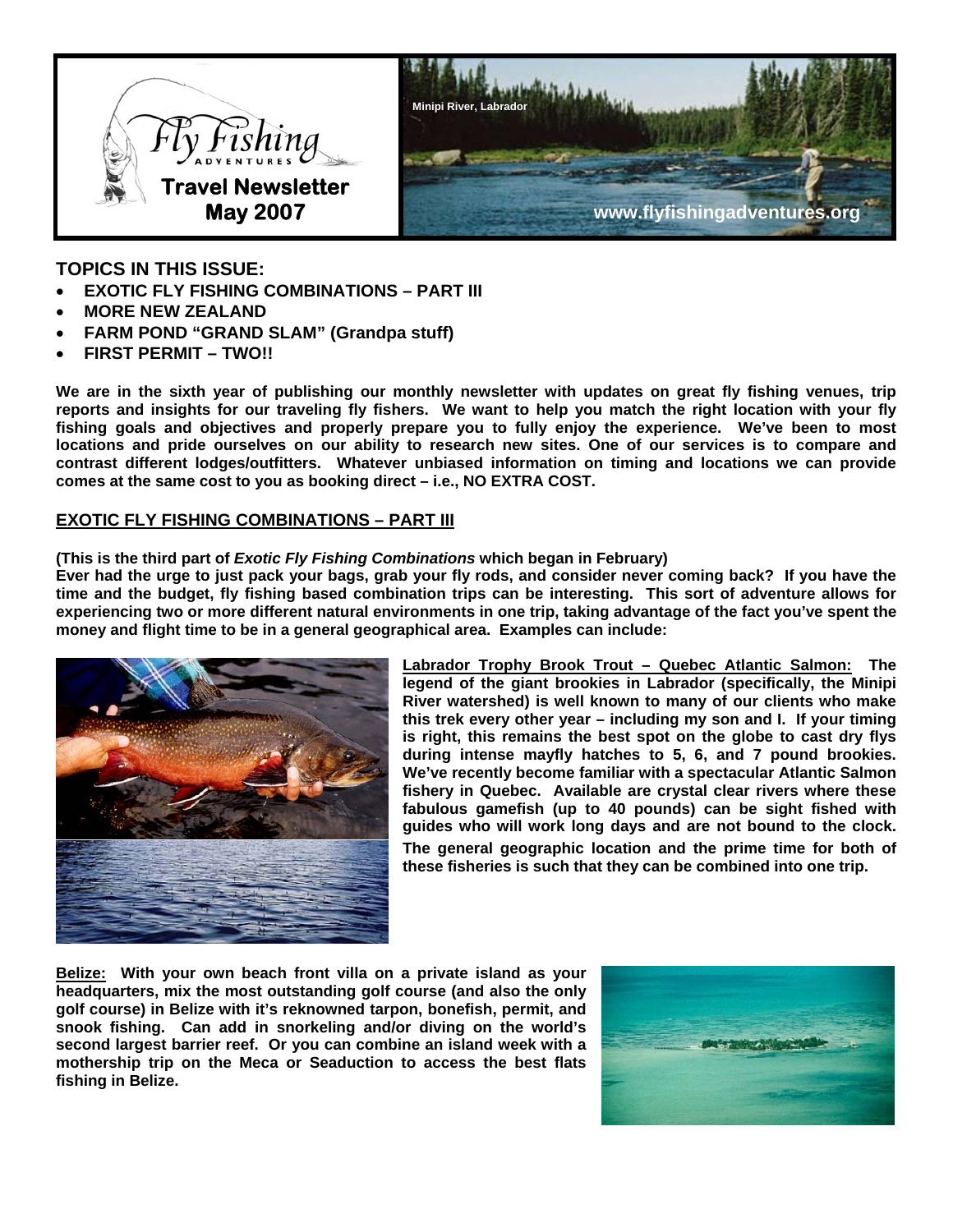

**Ponoi Atlantic Salmon – Taiman in Mongolia: How 'bout pairing the finest Atlantic Salmon fishing on the Ponoi River in Russia with pursuing the giant Taiman in Mongolia's rivers and streams? Pretty exotic stuff. Also, you can combine either of these with a Russian tour.** 

**New Zealand – Tropical South Pacific: Couple the special dimensions of New Zealand with a tropical stop in the South Pacific. Let's start with Fiji, a wonderful "second honeymoon" type getaway. While not a great fly fishing destination, Fiji** 

**does offer many wonderful couples-type options and it's only a three and a half hour flight from Auckland. If you're looking for a stronger South Pacific salt water fly fishing option than Fiji to pair with a New Zealand adventure, Air Pacific flights now offer an option to get from Christmas Island to Auckland. Either way, the contrast between a tropical South Pacific stop and New Zealand makes for a very interesting trip.** 

**Obviously, itinerary planning for dual environment opportunities present their special challenges. Most important is availability – many of the destinations referenced above sell out as much as a year (and sometimes more) in advance. Combining different elements means having them both available in consecutive time frames. Early planning is critical to getting all the options you want when you want them.** 

**There are many such opportunities if you have the resources and the time…and can handle the packing challenges.** 

## **MORE NEW ZEALAND**



**In general, John French summed up the feelings from New Zealand travelers with these comments: "All in all, fabulous."** 

**Anne Baxter (pictured with a NZ brown and rainbow) experienced New Zealand this year with her brother, Andy. Together, they spent time on both islands sampling the best of NZ on this, their first trip. Anne does a great job of capturing the spirit and excitement of the New Zealand fishery with her comments: "The trip could not, in any way, have been better. The variety, the** 

**guides, the pace with a day off here and there, the directions….but above all, the fishing of a lifetime. In my mind, there is nothing as** 

**rewarding and inspiring as to walk and look sometimes for 5 minutes, sometimes for an hour, then sight a trout, watch it feeding, have to be incredibly stealthy in one's approach, kneel, watch and then the delicate presentation and be rewarded by the huge mouth coming to the surface, taking the fly, and taking one's breath away. Life doesn't get any better. Being in some of the most spectacular landscapes puts it over the top. I can't believe there is better dry fly fishing anywhere in the world. I can't wait to go back. Thank you for the planning."** 



### **FARM POND "GRAND SLAM" (Grandpa stuff)**

**In our September 2004 newsletter (#28), we did a story about how old children should be for introduction to fishing. The article discussed guidelines for starting children and some personal experiences with our (at that time, 4 year old) granddaughter, Abby. Well, Abby has graduated from those bluegills mentioned in that story.**